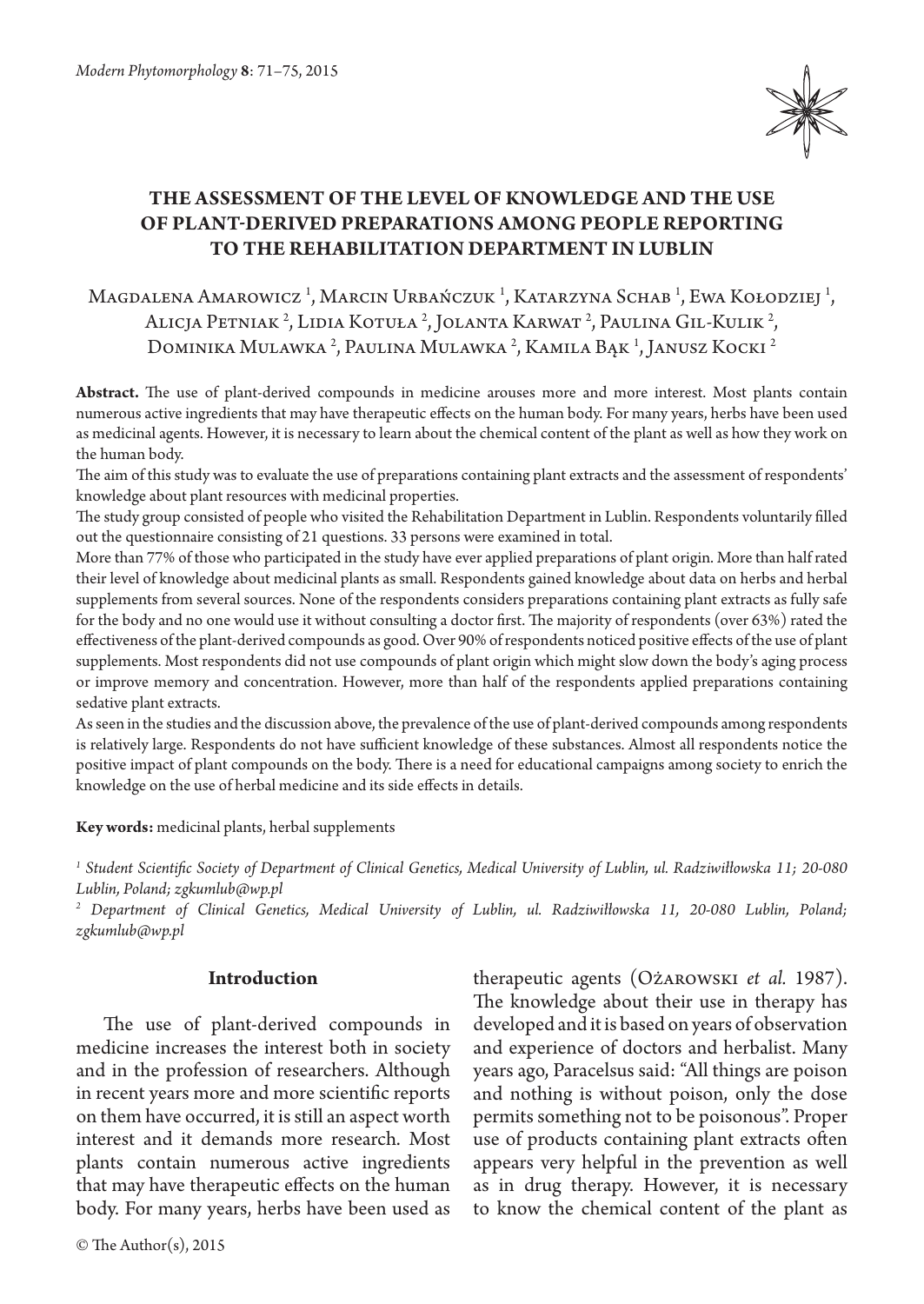well as how they work on the human body. In society there is a mistaken belief that natural products, and thus the plants, are harmless to our health. It is important to remember that incompetent use of herbs, contrary to the adopted recommendations, may cause very serious consequences, sometimes even leading to death (DROZD 2012).

The aim of this study was to evaluate the use of preparations containing plant extracts and the assessment of respondents' knowledge about plant resources with medicinal properties.

## **Material and methods**

The study group consisted of people who visited the Rehabilitation Department in Lublin to treat trauma and injuries caused during the Winter Sports Camp. Respondents voluntarily filled out the questionnaire consisting of 21 questions and demographic data. 33 persons were examined in total. Not all respondents answered all questions in the questionnaire. Among the respondents, there were 21 women, representing 72.41% of those who reported their gender, and 8 men, which accounted for 27.59%. Research techniques that have been used to collect data in the context of this study is a questionnaire developed by the authors of publication. Questions related to the medicinal use of products containing plant extracts and checked the respondents' knowledge on the most commonly used herbs. Interviews with respondents had the character of direct interview and were conducted personally by the authors of publication. The survey also included some metrical part, which contained questions about gender, education, type of work, place of residence. Respondents were also asked to subjectively rate their health condition and to identify their lifestyle.

### **Results**

The study group consisted of 33 persons out of which 72.41% were women, while 27.59% were male. Among the respondents there were no people with primary education. More than half of the respondents had a high school

education and approx. 35% were of higher education. Only two people have vocational qualifications. 25 people answered the question about the kind of work they do. Most of them were white-collar workers, up to 48%, slightly more than 16% were blue-collar workers. 10 respondents were unemployed and one person was retired. The majority of respondents, as a place of residence declared a city with over 10,000 residents (66.67%), among others the same percentage of respondents lived in in the city with less than 10,000 inhabitants, as well as in rural areas (16.67%). Most of the respondents estimated their current state of health as good (43.33%) or very good (40%). 10% of respondents defined their health as poor, and only 6.67% as an average. Among the study population, more than 60% declared running a stressful lifestyle, almost 45% rated their lifestyle as active, and slightly more than 13% as calm. 5 respondents described their way of life as an active and stressful at the same time.

More than 77% of those who participated in the study have ever used plant-derived compounds (Fig. 1). More than half of them rated their level of knowledge about medicinal plants as small (Fig. 2). Respondents gained knowledge about data on herbs and herbal supplements from several sources. These were mostly leaflets, information from friends or – to a lesser extent – television. Information from a doctor was the least frequently used data source. None of the respondents considered preparations containing plant extracts as fully safe for the body and no one would use it without consulting a doctor first. Most respondents considered it as supplement to a diet or type of concomitant medication and about 1/3 of respondents was asking their doctor for an opinion. Among 27 people who responded to the question about confidence in the efficacy of herbal remedies, more than half claimed that they trust them because they are a good way to support the treatment. A slightly smaller proportion of respondents were convinced of their effectiveness, however, they claimed that their action is weaker than drugs. Other responses ("Yes, they are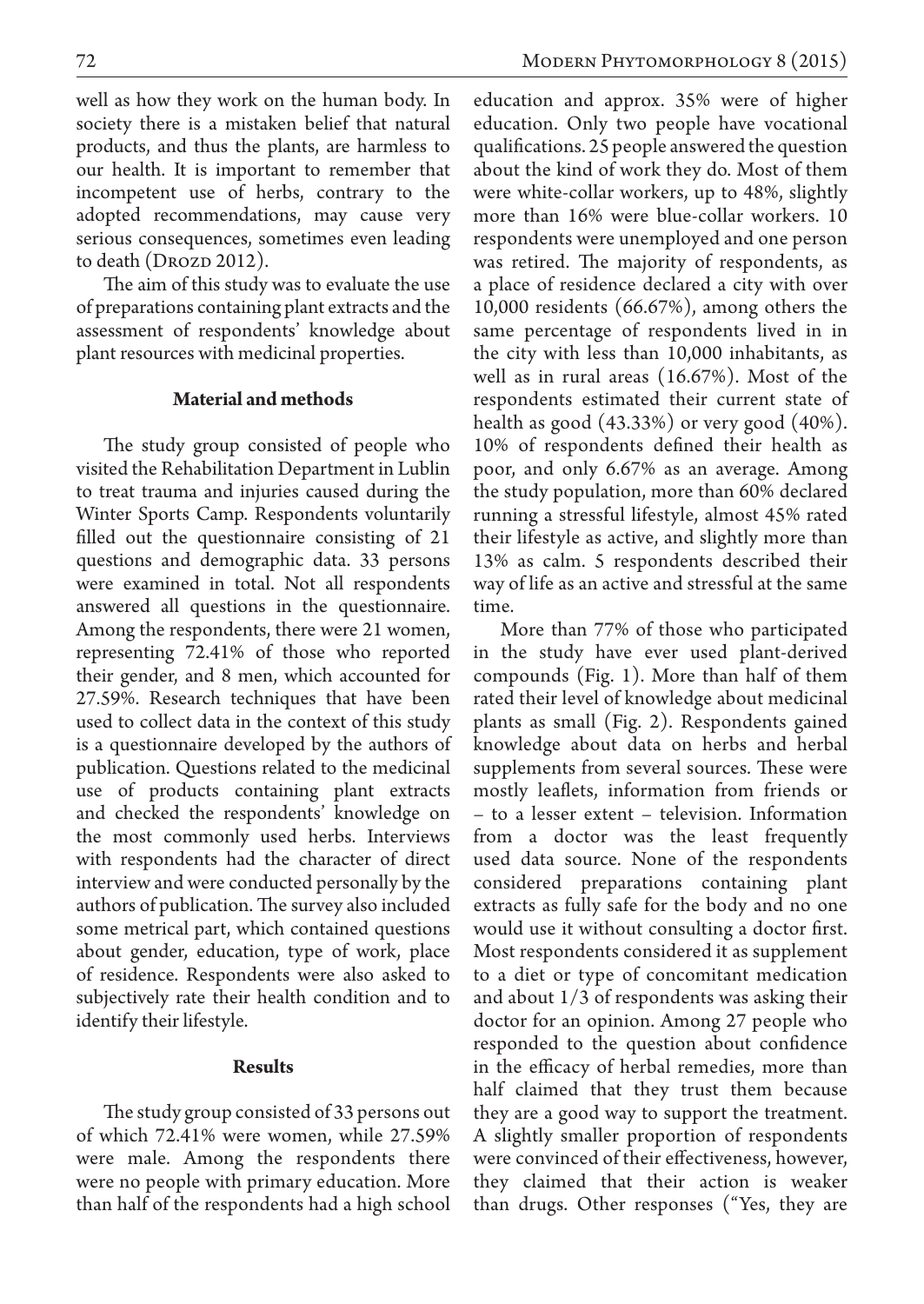

**Fig. 1.** Have you ever used plant-derived compounds?



Fig. 2. How do you estimate your knowledge of medicinal plants?



Fig. 3. Have you noticed the positive effect of plant compounds you used?

more effective than some drugs", "I'm not convinced", "No, but I use them because of the recommendations") were chosen by a few individuals. The majority of respondents (over 63%) rated the effectiveness of the plantderived compounds as good. Only one person spoke negatively about their effectiveness, while 11 respondents had no opinion on the subject. Most of the respondents applied plant compounds in various forms, mostly herbal teas, syrups, ointments, and baths with herbs.

Over 90% of respondents noticed positive effects of the use of herbal supplements (Fig. 3). The majority of respondents did not use plantderived compounds that might slow down the body's aging process or improve memory and concentration. However, more than half of the respondents applied preparations containing sedative plant extracts. Only 9 people out of the study population decided to give reasons why they do not apply herbal remedies. It was the lack of knowledge about their impact or lack of belief in their effectiveness. Among the plants that affect the treatment of peripheral edema most respondents chose chestnut, aloe, oak bark, mountain arnica, hops, garlic and marigold. 8 respondents chose the answer "I do not know".

Plants that were previously used by the respondents in the treatment of peripheral edema are: mint, garlic, aloe, flax, balm mint, mountain arnica, salvia (Fig. 4). The factor that mostly influenced the choice of plant preparation used in the treatment of edema was subsequently opinion of others, price, medical advice, advertising, and the slightest appearance of the package. In determining the mode of action of plant ointment for the treatment of edema in the majority of subjects chose several mechanisms, most chose the answer «reduce inflammation,» «relieve itching», «diuretics» and «relieve the pain.» Some of the subjects independently prepared vegetable preparations for medical purposes. These were mainly raspberry juice, elderflower syrup, garlic and onions, infusion of echinacea, nettle, St. John's wort, mint, lemon balm, linden. Plant compounds majority of respondents bought at a pharmacy (83.33%) or in the shop (63.33%).

#### **Discussion**

Drugs of plant origin are used in medicine right from its inception. A large part of currently artificially synthesized formulations has its prototype in plant compounds. Herbal medicine was especially present in folk medicine and knowledge of the use of various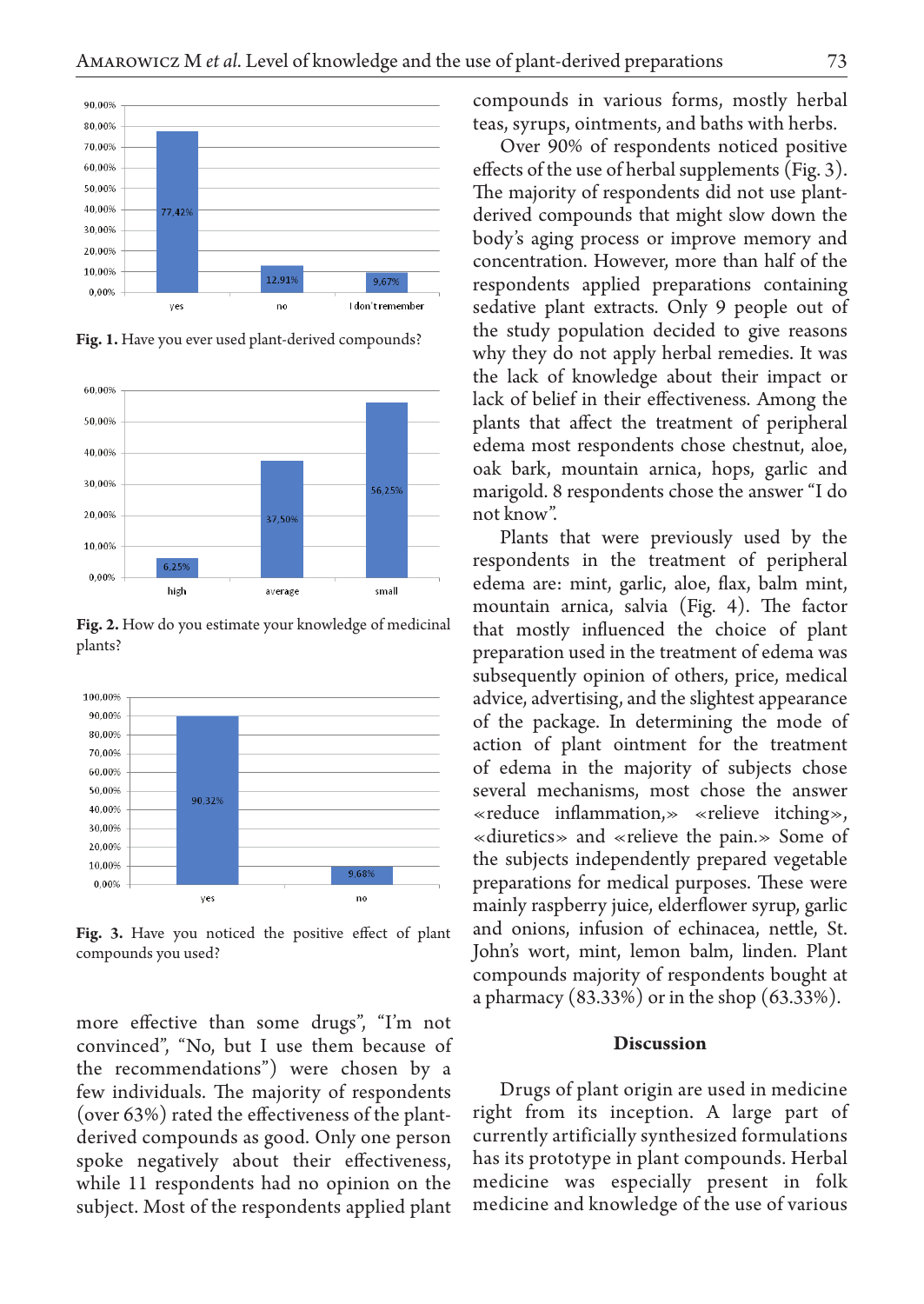

**Fig. 4.** What kind of herbs did you use/are you using?

plants has been passed down from generation to generation. At the moment, herbal medicine on the one hand is undergoing a renaissance since the interest in substances of plant origin is growing again. On the other hand, is often pushed into the background by becoming only the so-called additional treatment or it is even often wrongly referred to as homeopathy (Akram *et al.* 2014). As shown by our studies, in most cases people treat herbal medicine as an adjunct to conventional therapy. This situation has advantages but may also cause some risk. People often do not report the fact of using herbal medicine to the doctor. Most respondents applied medicines of plant origin together with conventional drug therapy and other dietary supplements sold without a prescription. Such connections may cause a variety of interactions. The doctor, not knowing that the patient uses herbal substances, may attribute those effects to choosing the wrong kind of conventional medicine. The effect may be the unnecessary interruption or modification of therapy, affecting the final result of treatment (Goh *et al.* 2009). An additional problem is that often both physicians and patients do not have enough knowledge on herbal medicine. As

demonstrated by our research, respondents drew the knowledge on this subject mainly from leaflets and friends' advice rather than from professional sources. Unfortunately, most patients rarely consulted their concerns with a doctor. This confirms that people's knowledge about herbal medicines is still fragmented and comes from unverified sources. Additionally, there may appear the need to pay more attention to this aspect during training young doctors. At the moment, the problem is underestimated and marginalized (Scarton *et al.* 2013). Aspect of safety use and interactions of plant-derived medicines becomes even more serious if we notice that over 77% of people use these drugs. According to a recent study, 80% of the world population is using herbal medicine (Ekor 2013). Certainly there is a need for further research on combining the efficacy, safety and interactions of herbal medicine with conventional therapy. The problem is relatively new and widely commented (Werner 2014). Analyzing the situation on the Polish market, the additional problem is the lack of clear legal regulations concerning trading in drugs of plant origin. There is a great number of products and herbal mixtures